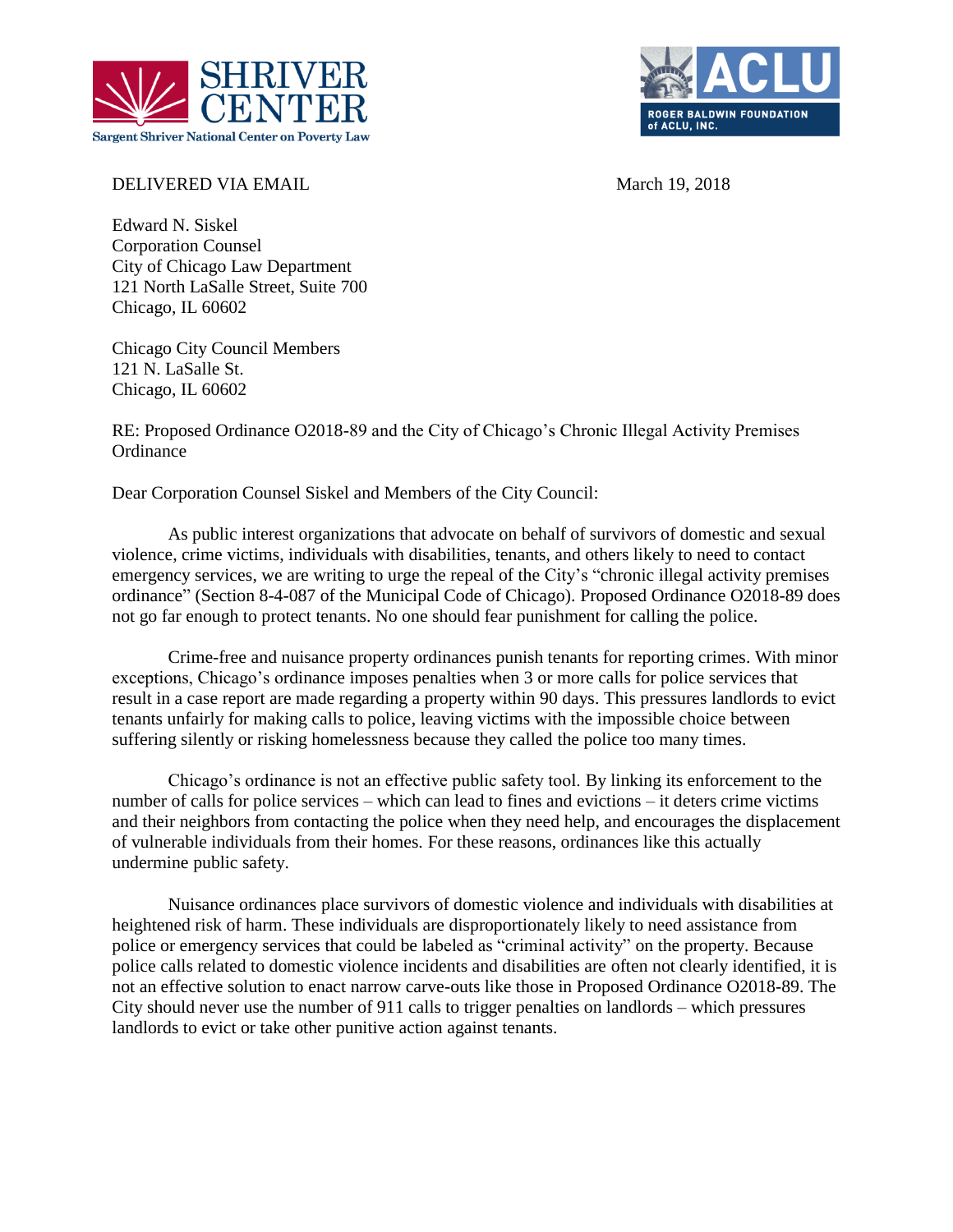



No one should be afraid to call the police when they need help. In order to truly protect crime victims and keep our communities safe, we urge the City not to take a half step in enacting these carve-outs. The risk of harm to our communities is too great to leave this ordinance in place. We urge the City to repeal it entirely.

Sincerely,

Kate Walz Senior Director of Litigation and Housing Justice **Sargent Shriver National Center on Poverty Law**

Lorie Chaiten Director, Women's and Reproductive Rights Project **Roger Baldwin Foundation of ACLU of Illinois**

Ken Walden Managing Attorney, Fair Housing **Access Living**

Yesenia Maldonado Executive Director **Between Friends** 

Patrick Brosnan Executive Director **Brighton Park Neighborhood Council**

Ryann Moran Supervising Attorney **Cabrini Green Legal Aid**

Thomas Wendt Legal Director **Center for Disability & Elder Law**

Kaethe Morris Hoffer Executive Director **Chicago Alliance Against Sexual Exploitation**

Kathleen Doherty Executive Director **Chicago Battered Women's Network**

Lam Nguyen Ho Executive Director **Community Activism Law Alliance**